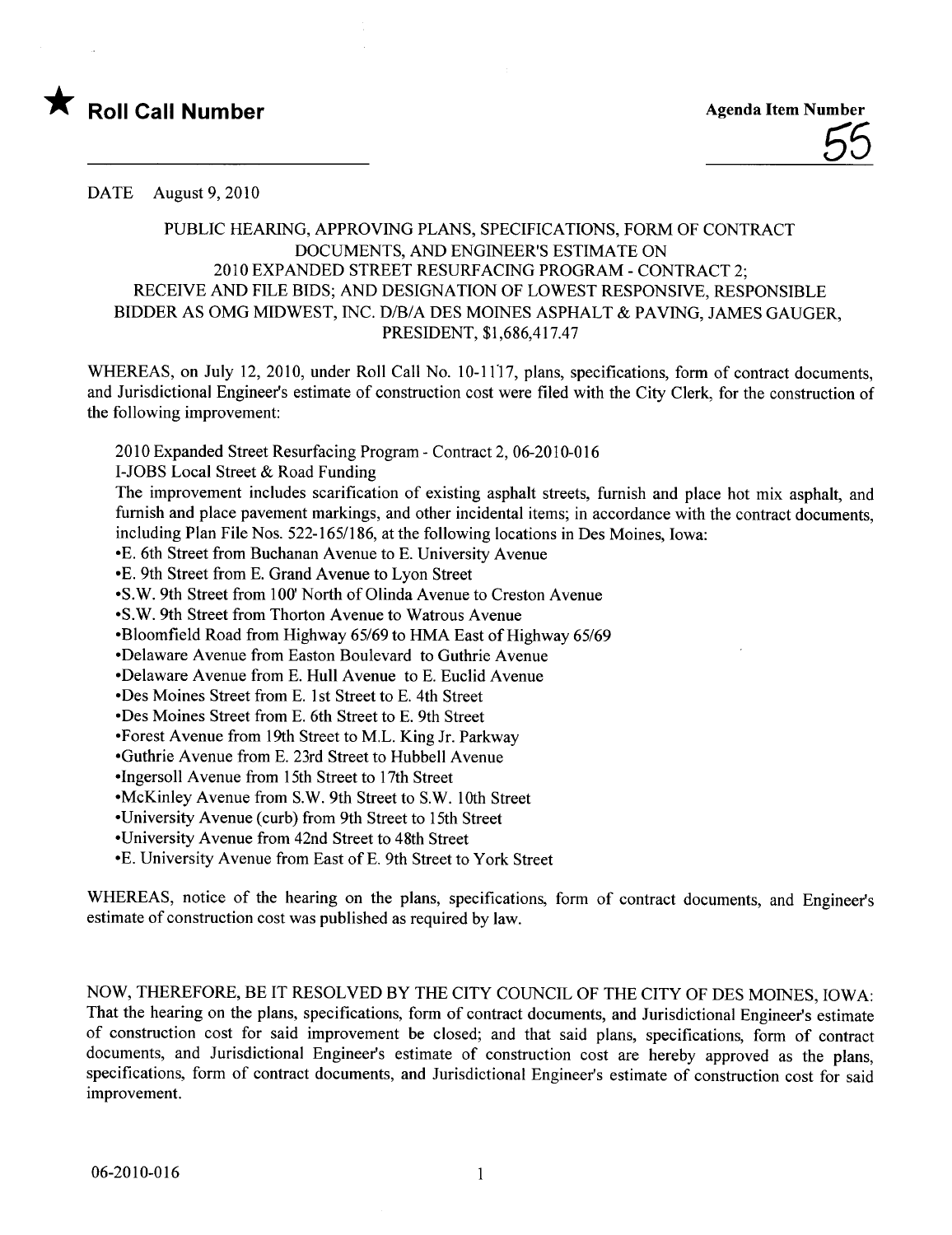

BE IT FURTHER RESOLVED: That sealed bids for said improvement were submitted by the following bidders:

OMG Midwest, Inc. d/b/a Des Moines Asphalt & Paving Grimes Asphalt & Paving Corp. Des Moines, IA Grimes, IA

which were received and opened at a public meeting presided over by the Jurisdictional Engineer in the City Council Chambers, 2nd Floor, City Hall, 400 Robert D. Ray Drive, Des Moines, Iowa at 11 :00 a.m. on July 27, 2010. Said bids and the attached tabulation of bids for said improvement be and are hereby received and fied.

BE IT FURTHER RESOLVED: That the Jurisdictional Engineer has determined that the lowest responsive, responsible bid for the construction of said improvement was submitted by OMG Midwest, Inc. d/b/a Des Moines Asphalt & Paving, James Gauger, President, 5550 NE 22nd Street, P.O. Box 3365, Des Moines, lA, 50316-0365 in the amount of \$1,686,417.47, and said bid be and the same is hereby accepted.

BE IT FURTHER RESOLVED: That the bid security of the unsuccessful bidders be and is hereby authorized and directed to be returned.

BE IT FURTHER RESOLVED: That the Jurisdictional Engineer is hereby directed to secure execution by the lowest responsible, responsive Bidder and its surety of the contract documents in the form heretofore approved by this Council; that the Jurisdictional Engineer is directed to thereafter present said contract documents to this Council for approval and authorization to the Mayor to sign; and that no contract shall be deemed to exist between the City of Des Moines and said Bidder until said contract has been executed by the Bidder, and shall have been approved by this Council and executed by the Mayor and attested to by the City Clerk.

(City Council Communication Number  $\sqrt{0.493}$  attached.)

Moved by to adopt.

Wachlen Vinlop

Kathleen Vanderpool Deputy City Attorney

FORM APPROVED: THE RESERVED BY A PERSON ASSESSED.

Allen McKinley

Des Moines Finance Director

Funding Source: 2010-2011 CIP, Page Street-47, Special City-wide Street Improvements, STR217, Being: \$867,784 in I-JOBS Local Street & Road Funding (\$630,532.64 in Rebuild Iowa Infrastructure Fund per House File 822 and \$237,251.23 in ARRA Block Grant per House File 820) and \$818,633.47 in Gaming Monies from the Agreement with Polk County and The Racing Association of Central Iowa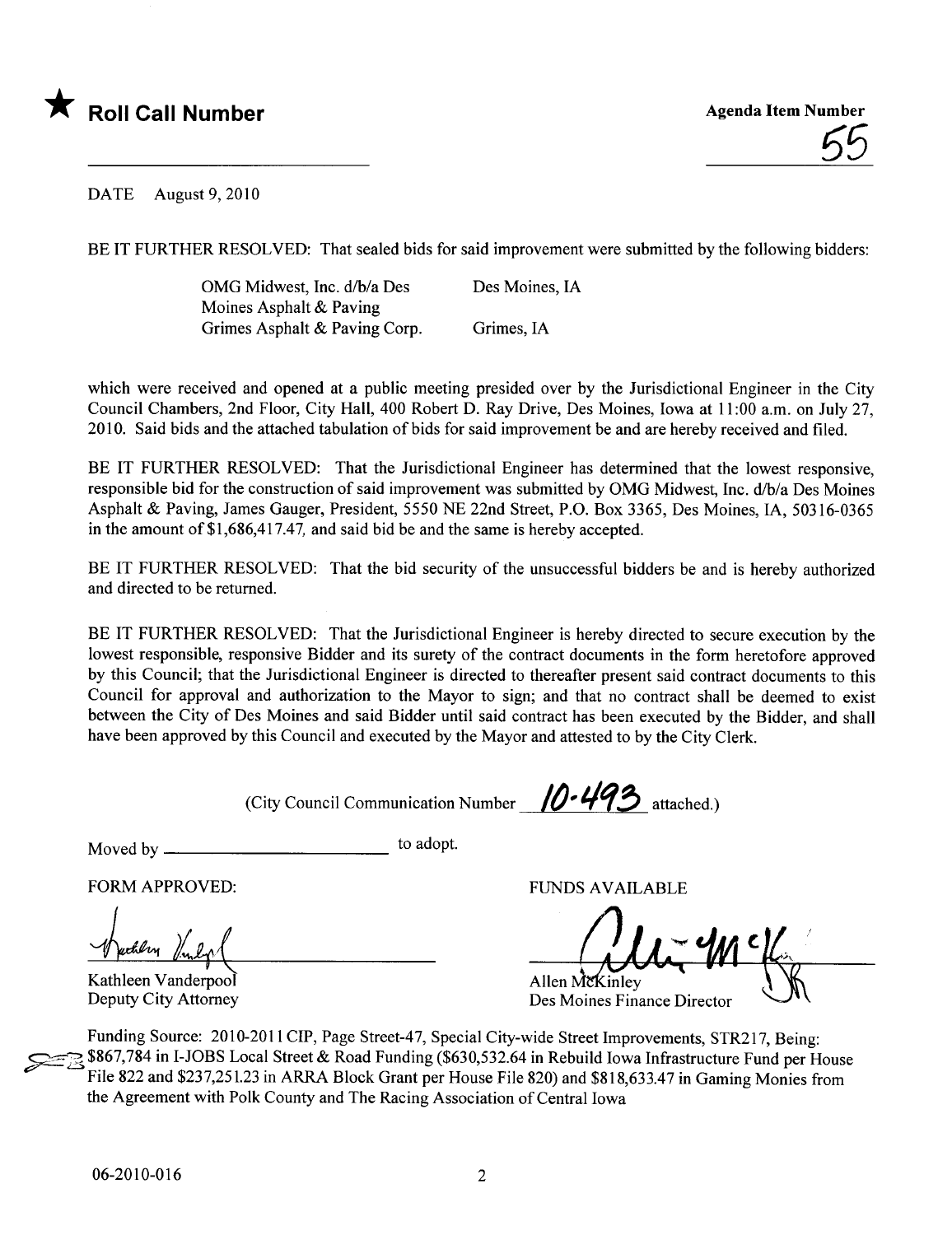



| <b>COUNCIL ACTION</b> | <b>YEAS</b> | <b>NAYS</b> | <b>PASS</b> | <b>ABSENT</b>   |
|-----------------------|-------------|-------------|-------------|-----------------|
| <b>COWNIE</b>         |             |             |             |                 |
| <b>COLEMAN</b>        |             |             |             |                 |
| <b>GRIESS</b>         |             |             |             |                 |
| <b>HENSLEY</b>        |             |             |             |                 |
| <b>MAHAFFEY</b>       |             |             |             |                 |
| <b>MEYER</b>          |             |             |             |                 |
| <b>MOORE</b>          |             |             |             |                 |
| <b>TOTAL</b>          |             |             |             |                 |
| <b>MOTION CARRIED</b> |             |             |             | <b>APPROVED</b> |
|                       |             |             |             |                 |
|                       |             |             |             |                 |
|                       |             |             |             | Mayor           |
|                       |             |             |             |                 |

I, Diane Rauh, City Clerk of said City Council, hereby certify that at a meeting of the City Council, held on the above date, among other proceedings the above was adopted.

IN WITNESS WHEREOF, I have hereunto set my hand and affixed my seal the day and year first above written.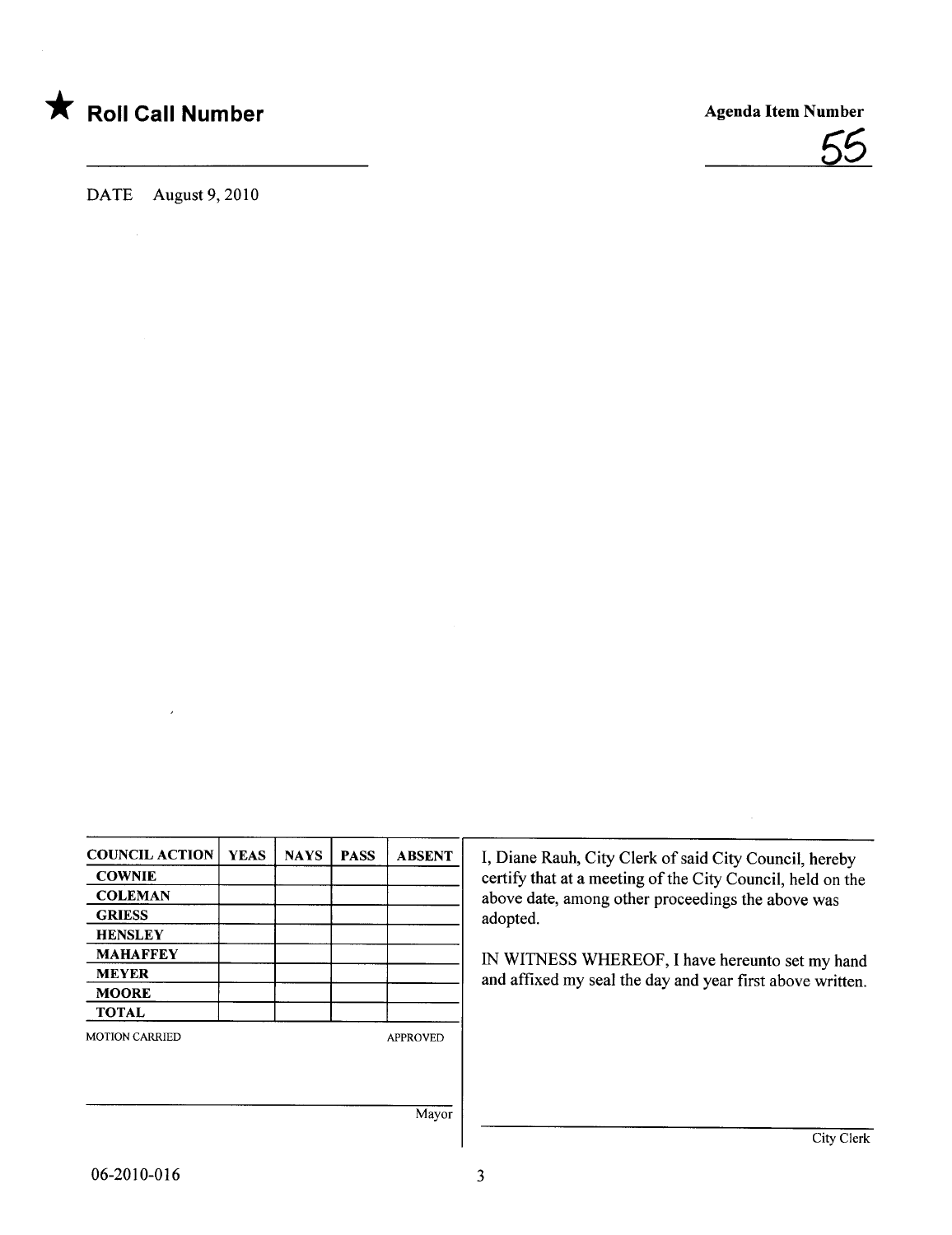

Delaware Ave - Guthrie Ave to Easton Blvd 7 8 Delaware Ave - E. Euclid Ave to E Hull Ave

15 Bloomfield Rd - Hwy 65/69 to ACC east 16 McKinley Ave - SW 9th St to ACC west

STREET RESURFACING 2010 EXPANDED PROGRAM - CONTRACT 2 ACTIVITY I.D. 06-2010-016

 $\ddagger$ 

 $\bf{5}$ 

6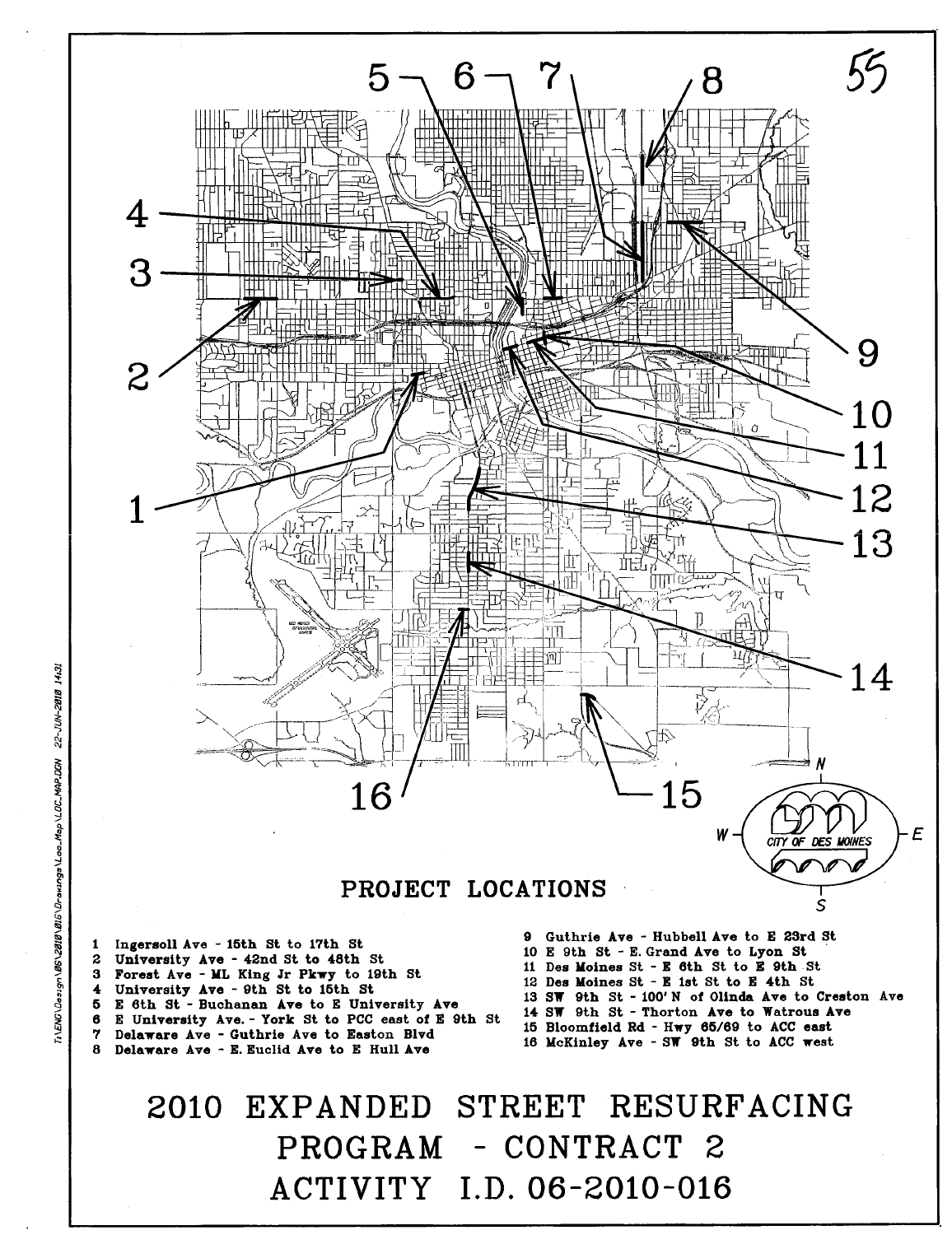DEPARTMENT OF ENGINEERING<br>CITY OF DES MOINES, IOWA DEPARTMENT OF ENGINEERING CITY OF DES MOINES, IOWA

Activity ID 06-2010-016<br>IDOT PROJ NO: None<br>BID DATE: 07/27/10 Activity ID 06-2010-016 IDOT PROJ NO.: None BID DATE: 071710

OMG Midwest dba I Grimes Asphalt & Paving Corp.

Grimes Asphalt & Paving Corp.<br>Grimes, Iowa

Des Moines Asphalt & Paving Grimes, Iowa

OMG Midwest dba<br>Des Moines Asphalt & Paving<br>Des Moines, Iowa

Des Moines, Iowa

BID SECURITY BID SECURITY 10% Bid Bond 10% Bid Bond

BID SECURITY<br>10% Bid Bond

BID SECURITY<br>10% Bid Bond

TABULATED BY: M Becker (APPROVED BY 100 to 31 100 to 21 000 APPROVED BY John & Make TABULATED BY: M Becker

CONTRACTOR'S BID TABULATION

CONTRACTOR'S BID TABULATION<br>PROJECT: 2010 EXPANDED STREET RESURFACING PROGRAM - CONTRACT 2 PROJECT: 2010 EXPANDED STREET RESURFACING PROGRAM - CONTRACT 2

|                       | <b>ESTIMATE</b>                                           |                         |             |                | <b>BID PRICE</b> |                             | <b>BID PRICE</b> |                            |
|-----------------------|-----------------------------------------------------------|-------------------------|-------------|----------------|------------------|-----------------------------|------------------|----------------------------|
|                       |                                                           |                         |             |                |                  |                             |                  |                            |
|                       |                                                           |                         | i<br>Mi     |                | i<br>Ni          |                             | i<br>3           |                            |
| ITEM                  | <b>DESCRIPTION</b>                                        | QUANTITY                | PRICE       | <b>AMOUNT</b>  | <b>PRICE</b>     | <b>AMOUNT</b>               | PRICE            | <b>AMOUNT</b>              |
|                       | Cleaning and Preparation of Base                          | 4.4 MILE                | \$5,000.00  | \$22,000.00    | \$4,820.00       | \$21,208.00                 | \$4,800.00       | \$21,120.00                |
|                       | Pavement Scarification                                    | 40955 SY                | \$2.50      | \$102,387.50   | \$3.20           | \$131,056.00                | \$5.70           | \$233,443.50               |
|                       | HMA (1M ESAL) Surface, 1/2", No Fric                      | 5050 TON                | \$90.00     | \$454,500.00   | \$84.00          | \$424,200.00                | \$90.00          | \$454,500.00               |
|                       | HMA (3M ESAL) Surface, 1/2", Fric L-4                     | 8950 TON                | \$95.00     | \$850,250.00   | \$86.00          | \$769,700.00                | \$91.00          | \$814,450.00               |
|                       | <b>Milled Butt Joints</b>                                 | 113                     | \$10,000.00 | \$10,000.00    | \$15,000.00      | \$15,000.00                 | \$16,950.00      | \$16,950.00                |
|                       | <b>Manhole Adjusting Ring</b>                             | 28 EACH                 | \$250.00    | \$7,000.00     | \$154.00         | \$4,312.00                  | \$352.50         | \$9,870.00                 |
|                       | Intake Riser                                              | 16 EACH                 | \$300.00    | \$4,800.00     | \$192.50         | \$3,080.00                  | \$613,50         | \$9,816.00                 |
|                       | New Manhole Lid                                           | 10 EACH                 | \$275.00    | \$2,750.00     | \$220.00         | \$2,200.00                  | \$240.00         | \$2,400.00                 |
|                       | Patch by Count                                            | 10 EACH                 | \$300.00    | \$3,000.00     | \$137.50         | \$1,375.00                  | \$165.00         | \$1,650.00                 |
|                       | Patch, Full Depth                                         | 150 SY                  | \$100.00    | \$15,000.00    | \$97.35          | \$14,602.50                 | \$133.00         | \$19,950.00                |
|                       | Remove & Replace M-A Intake                               | EACH<br>$\infty$        | \$3,500.00  | \$10,500.00    | \$3,410.00       | \$10,230.00                 | \$3,711.00       | \$11,133.00                |
|                       | Remove & Replace M-F Intake                               | EACH<br>$\infty$        | \$6,000.00  | \$18,000.00    | \$6,820.00       | \$20,460.00                 | \$6,130.00       | \$18,390.00                |
| ౖ                     | Painted Pavement Marking, Waterborne or Scivent based     | STA<br>824.92           | \$110.00    | \$90,741.20    | \$16.50          | \$13,611.18                 | \$16.00          | \$13,198.72                |
| ៎                     | Painted Symbols and Legend, Waterborne or Solvent based   | EACH<br>74              | \$100.00    | \$7,400.00     | \$55.00          | \$4,070.00                  | \$53.00          | \$3,922.00                 |
| 15                    | Durable Pavement Markings, Epoxy                          | STA <sub></sub><br>199. | \$190.00    | \$37,810.00    | \$110.00         | \$21,890.00                 | \$105.00         | \$20,895.00                |
| ڥ                     | DurablePavement Symbols and Legend, Epoxy                 | EACH<br>42              | \$225.00    | \$9,450.00     | \$225.50         | \$9,471.00                  | \$215.00         | \$9,030.00                 |
|                       | Permanent Tape Marking, Profiled Pavement Marking Tape    | 205.61 STA              | \$425.00    | \$87,384.25    | \$253.00         | \$52,019.33                 | \$241.00         | \$49,552.01                |
| ₽                     | Permanent Tape Marking, Intersection Marking Tape         | STA<br>29.34            | \$450.00    | \$13,203.00    | \$319.00         | \$9,359.46                  | \$304.00         | \$8,919.36                 |
| စ္                    | Pre-Cut Symbol and Legend                                 | 21 EACH                 | \$450.00    | \$9,450.00     | \$242.00         | \$5,082.00                  | \$231.00         | \$4,851.00                 |
| $\overline{c}$        | Grooves Cut for Pavement Markings                         | 433.95 STA              | \$110.00    | \$47,734.50    | \$34.38          | \$14,919.20                 | \$40.00          | \$17,358.00                |
| $\tilde{\bm{\alpha}}$ | Grooves Cut for Symbols and Legends                       | 63 EACH                 | \$105.00    | \$6,615.00     | \$110.00         | \$6,930.00                  | \$105.00         | \$6,615.00                 |
| 22                    | Removal of Pavement Markings                              | <b>STA</b><br>$\infty$  | \$150.00    | \$1,200.00     | \$110.00         | \$880,00                    | \$105.00         | \$840.00                   |
| $\boldsymbol{z}$      | -oop Detector, Replacement, 6' by 8'                      | EACH<br>$\infty$        | \$1,000.00  | \$8,000.00     | \$935.00         | \$7,480.00                  | \$920.00         | \$7,360.00                 |
| $\boldsymbol{z}$      | .cop Detector, Replacement, 6' by 20"                     | EACH<br>o               | \$1,200.00  | \$10,800.00    | \$935.00         | \$8,415.00                  | \$1,025.00       | \$9,225.00                 |
|                       | raffic Control                                            | 11S                     | \$40,000.00 | \$40,000.00    | \$19,852.80      | \$19,852.80                 | \$37,800.00      | \$37,800.00                |
| 8                     | Flaggers                                                  | 112 DAY                 | \$300.00    | \$33,600.00    | \$350.00         | \$39,200.00                 | \$137.00         | \$15,344.00                |
| $\overline{z}$        | Mobilization                                              | 113                     | \$43,224.55 | \$43,224.55    | \$53,350.00      | \$53,350.00                 | \$84,000.00      | \$84,000.00                |
|                       | Project Sign Small - Gaming                               | 32 EACH                 | \$100.00    | \$3,200.00     | \$77.00          | \$2,464.00                  | \$79.00          | \$2,528.00                 |
|                       | PERCENT OF ENGINEER'S ESTIMATE<br>TOTAL CONSTRUCTION COST |                         |             | \$1,950,000.00 |                  | $-13.52%$<br>\$1,686,417.47 |                  | \$1,905,110.59<br>$-2.30%$ |
|                       |                                                           |                         |             |                |                  | ŠΜ                          |                  |                            |
|                       |                                                           |                         |             |                |                  |                             |                  |                            |
|                       |                                                           |                         |             |                |                  |                             |                  |                            |
|                       |                                                           |                         |             |                |                  |                             |                  |                            |
|                       |                                                           |                         |             |                |                  |                             |                  |                            |